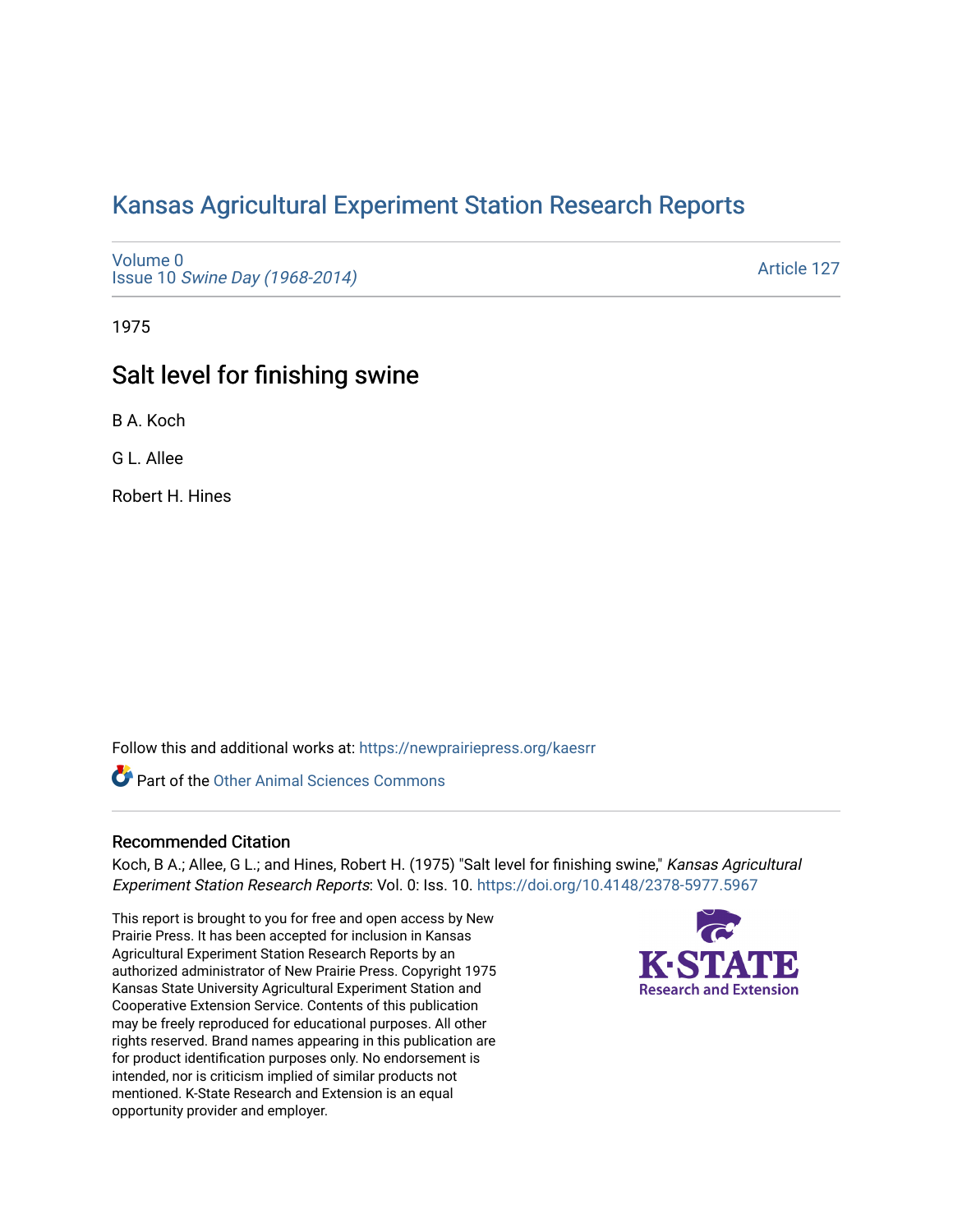## Salt level for finishing swine

### **Abstract**

Two feeding trials involving 118 finishing Pigs were conducted to determine minimum salt needed in finishing diets. Performance of pigs fed 0.2 to 0.5% salt diets did not differ significantly, but pigs fed 0.1% or no salt gained significantly slower and less efficiently. Therefore, 0.2% salt in the finishing ration for swine from 100 lbs. to 215 lbs. should meet finishing pigs' requirements.; Swine Day, Manhattan, KS, November 13, 1975

### Keywords

Swine day, 1975; Kansas Agricultural Experiment Station contribution; no. 505; Report of progress (Kansas State University. Agricultural Experiment Station and Cooperative Extension Service); 283; Swine; Salt; Finishing pigs; Performance

#### Creative Commons License



This work is licensed under a [Creative Commons Attribution 4.0 License](https://creativecommons.org/licenses/by/4.0/).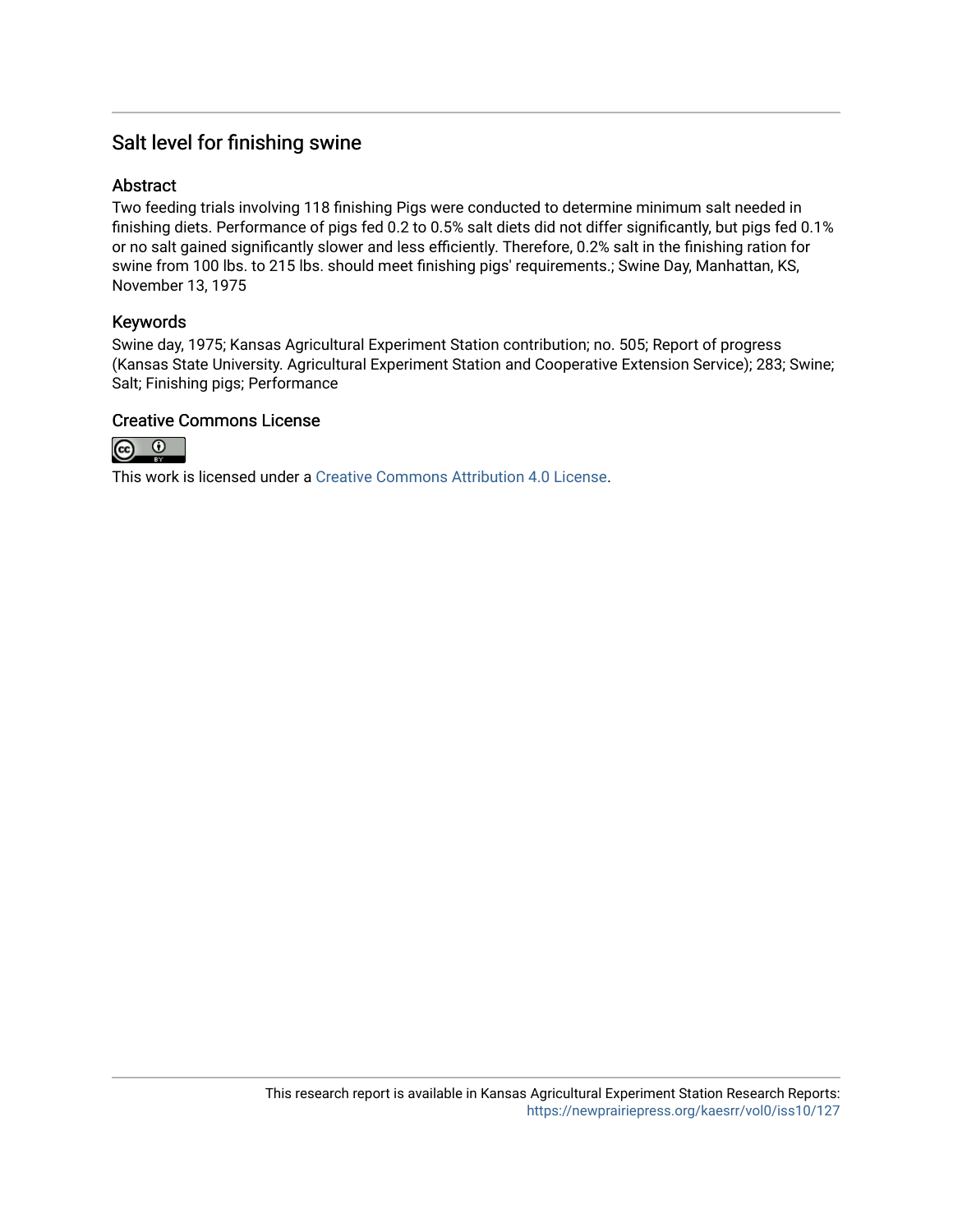Salt Level for Finishing Swine

R. H. Hines, B. A. Koch, and G. L. Allee

#### Summary

Two feeding trials involving 118 finishing pigs were conducted to determine minimum salt needed in finishing diets. Performance of pigs fed 0.2 to 0.5% salt diets did not differ significantly, but pigs fed 0.1% or no salt gained significantly slower and less efficiently. Therefore, 0.2% salt in the finishing ration for swine from 100 lbs. to 215 lbs. should meet finishing pigs' requirements.

#### Introduction

The National Research Council (NRC) (1968) lists the recommended salt in swine finishing diets as 0.5% of the diet. Confinement rearing of swine has increased as have liquid-manure handling systems. Liquid manure handling systems retain all mineral defecated which may build up specific minerals in the soil as application rates increase. This study was initiated to evaluate diets using less salt than recommended for swine finishing diets.

### Procedure

General. Two trials were conducted to evaluate various salt levels for finishing hogs (110 and 135 1bs. to market weight). The pigs were housed in a modified, open-front building enclosed with polyethyline with supplemental heat from catalytic heaters. The floor was concrete slats

over an oxidation ditch. Feed and water were supplied ad libitum. Pigs were weighed biweekly to determine rate of gain, feed intake and feed efficiency.

Trial I. Fifty-four Duroc and Yorkshire pigs averaging 135 lbs. were allotted according to weight, sex, and breed to three rations containing:  $(A)$  0.5% salt,  $(B)$  0.25% salt,  $(C)$  no salt. The basal diet (table 9) contained 16.0% crude protein. 0.79% lysine, 0.75% calcium and 0.60% phosphorous. Treatments were replicated with nine pigs per pen.

Table 9. Composition of basal ration for salt trials 1 and 2 with finishing pigs.

| Ingredients:                                                                   | %                   |
|--------------------------------------------------------------------------------|---------------------|
| Sorghum grain<br>Soybean meal (44%)<br>Limestone                               | 76.1<br>20.0<br>1.0 |
| Dicalcium phosphate<br>Vitamin, trace mineral, antibiotic<br>Salt <sup>a</sup> | 1.4<br>1.0<br>0.5   |

<sup>a</sup>Salt Percentage adjusted as per treatments.